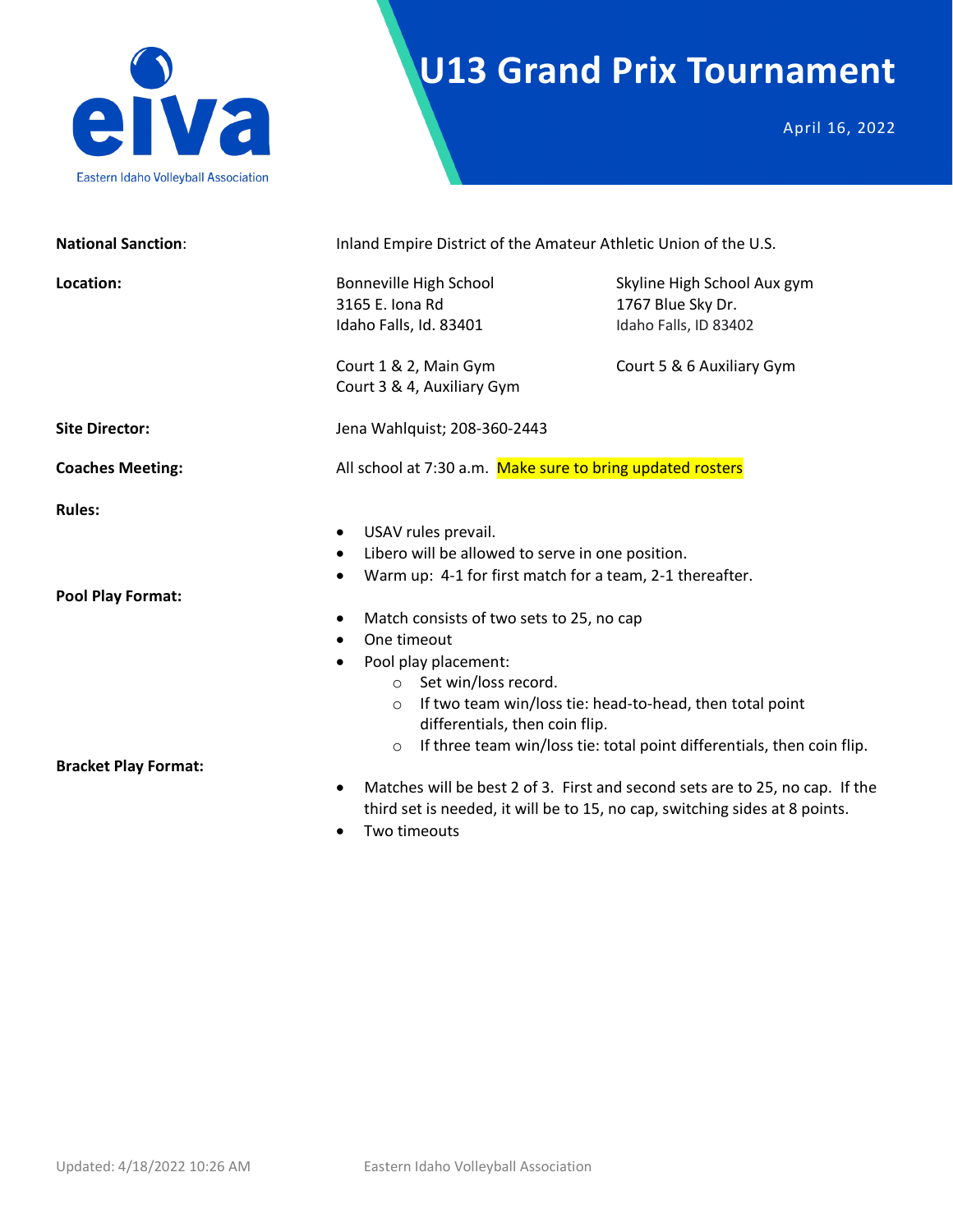# **Pools, Saturday 8 AM**

| Pool A (Court 1)<br>Bonneville HS Main Gym | Pool B (Court 2)<br>Bonneville HS Main Gym | Pool C (Court 3)<br>Bonneville HS Aux Gym |
|--------------------------------------------|--------------------------------------------|-------------------------------------------|
| <b>Butte Black</b>                         | <b>Mtn Peak 13 Jodi</b>                    | <b>Magic Valley Ridge 13</b>              |
| <b>ID Peak 13 Sadie</b>                    | <b>Bonneville 13 Drew</b>                  | <b>ID Peak 13 Bailee</b>                  |
| Declo $7th - 1$                            | <b>EIVC 13 Bryndel</b>                     | <b>EIVC 13 Tana</b>                       |
| <b>Firth Fighters</b>                      | Declo $7th - 2$                            | <b>IMUA Tina</b>                          |
| Pool D (Court 4)<br>Bonneville HS Aux Gym  | Pool E (Court 5)<br>Skyline HS Aux Gym     | Pool F (Court 6)<br>Skyline HS Aux Gym    |
| <b>Slam</b>                                | <b>IMUA Marci</b>                          | <b>Madison 13 Carl</b>                    |
| <b>SRVBC Warner/Lee</b>                    | <b>Shelley Winder</b>                      | <b>Tiger Juniors 13 Black</b>             |
| <b>ID Peak 13 Hill</b>                     | <b>SIVA 13 Teal</b>                        | <b>SIVA 13 White</b>                      |
| <b>Magic Valley Ridge 12 Gray</b>          | <b>Grizz 13 Murphy</b>                     | <b>Mt. Borah CVB Shanell</b>              |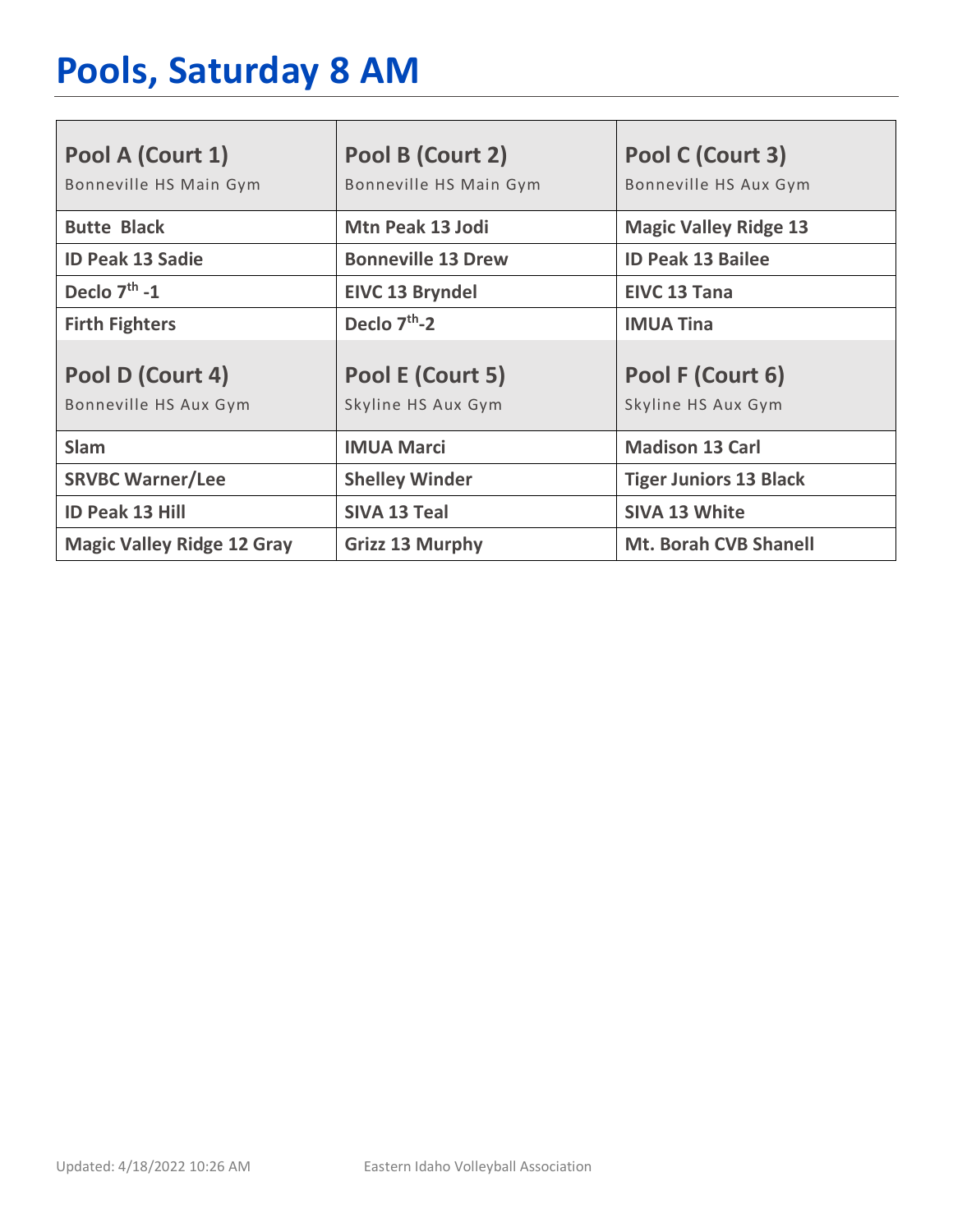# **Pool Play, 4 Teams**

*Matches consist of two sets to 25, no cap.*

*Pool place is determined by win/loss record. In the event a two-team tiebreaker is needed, use head-to-head result, then total point differentials, then a coin flip. In the event a three-team tiebreaker is needed, use total point differentials, then a coin flip.*

*Point differential is the point difference in a set score between two teams. For example, if team 1 wins a set over team 3 by a score of 25-20, record +5 for team 1 and -5 for team 3. At the end of pool play, sum the point differentials for each team to get a total point differential amount.* 

|        | <b>Team Name</b> | <b>Wins</b> | <b>Losses</b> | <b>Point Differentials</b> | <b>Total</b> | <b>Place</b> |
|--------|------------------|-------------|---------------|----------------------------|--------------|--------------|
| Team 1 |                  |             |               |                            |              |              |
| Team 2 |                  |             |               |                            |              |              |
| Team 3 |                  |             |               |                            |              |              |
| Team 4 |                  |             |               |                            |              |              |

|                                        | Match $2 \times 4(1)$ Scores:              |
|----------------------------------------|--------------------------------------------|
|                                        |                                            |
|                                        | Match $4 \quad 2 \text{ vs } 3(1)$ Scores: |
| Match 5 $3$ vs 4 (2) Scores:           |                                            |
| Match $6 \t1 \text{ vs } 2(4)$ Scores: |                                            |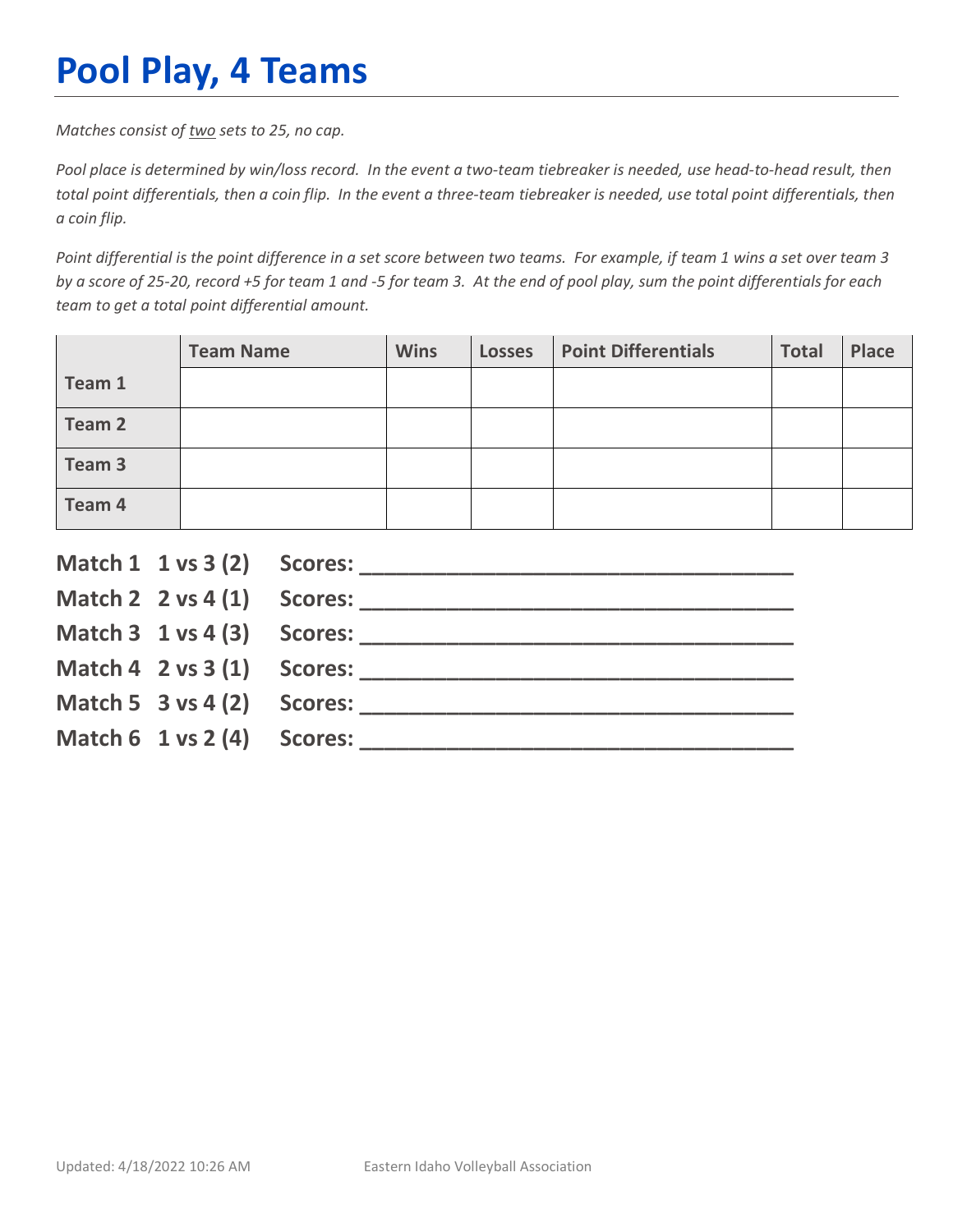# **Pool Play, 3 Teams**

*Matches consist of three sets to 25, no cap.*

*Pool place is determined by win/loss record. In the event a two-team tiebreaker is needed, use head-to-head result, then total point differentials, then a coin flip. In the event a three-team tiebreaker is needed, use total point differentials, then a coin flip.*

*Point differential is the point difference in a set score between two teams. For example, if team 1 wins a set over team 3 by a score of 25-20, record +5 for team 1 and -5 for team 3. At the end of pool play, sum the point differentials for each team to get a total point differential amount.* 

|        | <b>Team Name</b> | <b>Wins</b> | <b>Losses</b> | <b>Point Differentials</b> | <b>Total</b> | Place |
|--------|------------------|-------------|---------------|----------------------------|--------------|-------|
| Team 1 |                  |             |               |                            |              |       |
| Team 2 |                  |             |               |                            |              |       |
| Team 3 |                  |             |               |                            |              |       |

| Match 1 1 vs 3 (2) Scores:               |                               |
|------------------------------------------|-------------------------------|
|                                          | Match $2 \times 3(1)$ Scores: |
| Match $3 \t1 \text{ vs } 2 \t3)$ Scores: |                               |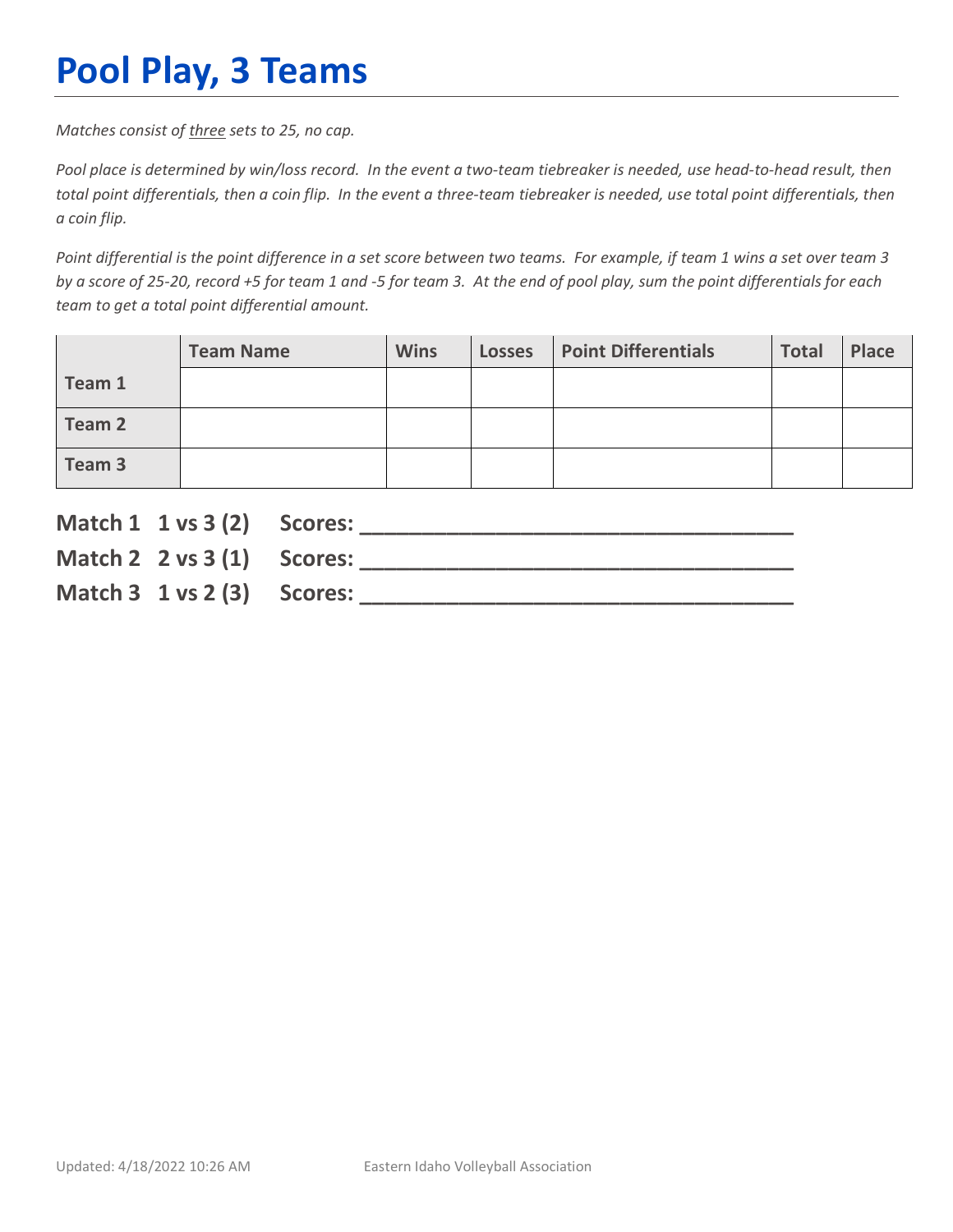# **Bracket Seeding**

*Teams are seeded by their pool place and number of pool play wins. When a tiebreaker is needed, use total point differentials, then a coin flip.*

#### **1st Place Teams**

| Pool | <b>Team Name</b> | <b>Wins</b> | <b>Total Point Diff</b> | Seeding (1-6) |
|------|------------------|-------------|-------------------------|---------------|
| A    |                  |             |                         |               |
| B    |                  |             |                         |               |
|      |                  |             |                         |               |
| D    |                  |             |                         |               |
| Е    |                  |             |                         |               |
|      |                  |             |                         |               |

### **2nd Place Teams**

| Pool | <b>Team Name</b> | <b>Wins</b> | <b>Total Point Diff</b> | <b>Seeding (7-12)</b> |
|------|------------------|-------------|-------------------------|-----------------------|
| A    |                  |             |                         |                       |
| B    |                  |             |                         |                       |
|      |                  |             |                         |                       |
| D    |                  |             |                         |                       |
| E    |                  |             |                         |                       |
|      |                  |             |                         |                       |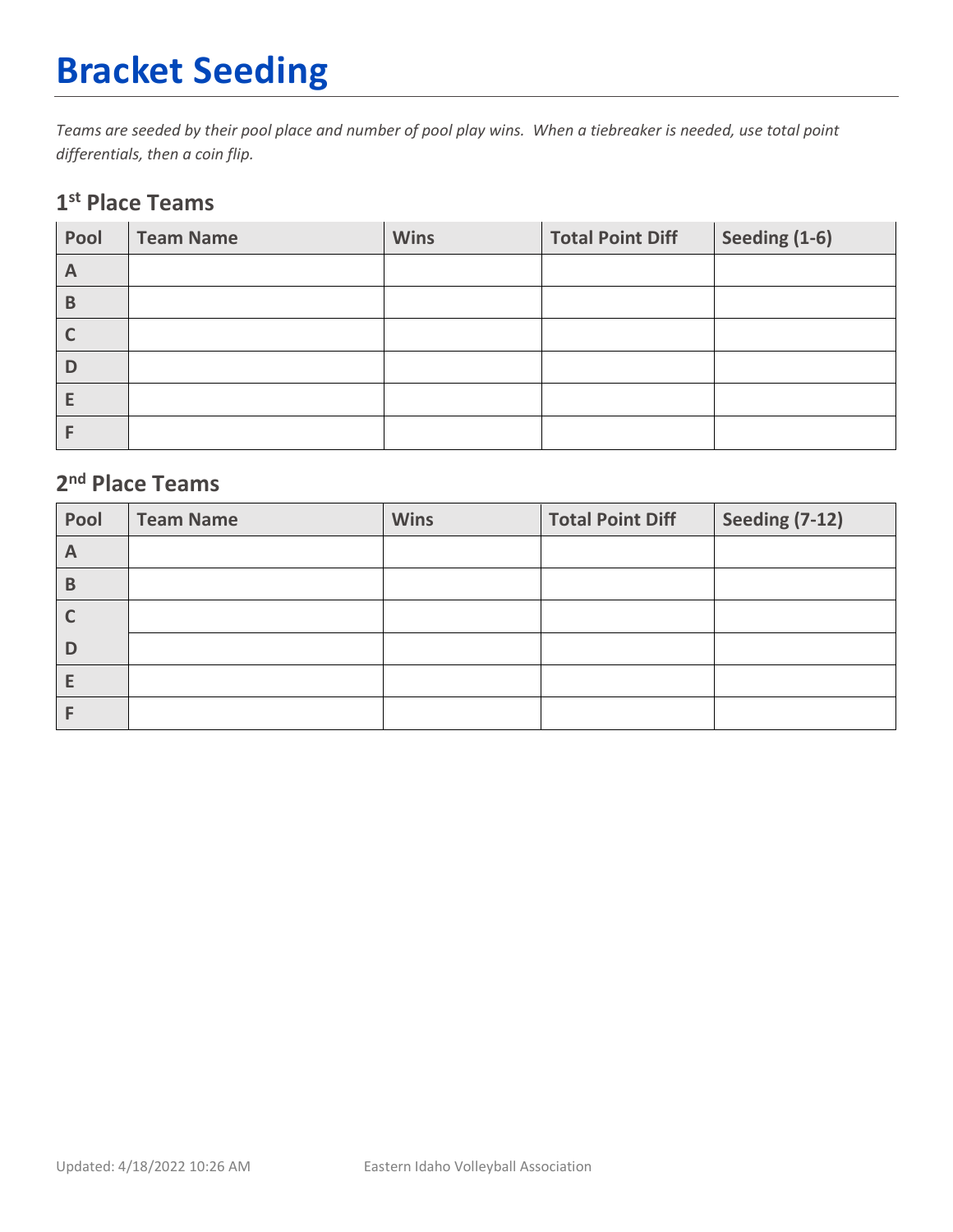# **Bracket Seeding**

### **3rd Place Teams**

| Pool | <b>Team Name</b> | <b>Wins</b> | <b>Total Point Diff</b> | <b>Seeding (13-18)</b> |
|------|------------------|-------------|-------------------------|------------------------|
| A    |                  |             |                         |                        |
| B    |                  |             |                         |                        |
|      |                  |             |                         |                        |
| D    |                  |             |                         |                        |
|      |                  |             |                         |                        |
|      |                  |             |                         |                        |

#### **4th Place Teams**

| Pool         | <b>Team Name</b> | <b>Wins</b> | <b>Total Point Diff</b> | <b>Seeding (19-24)</b> |
|--------------|------------------|-------------|-------------------------|------------------------|
| $\mathsf{A}$ |                  |             |                         |                        |
| B            |                  |             |                         |                        |
|              |                  |             |                         |                        |
| D            |                  |             |                         |                        |
|              |                  |             |                         |                        |
|              |                  |             |                         |                        |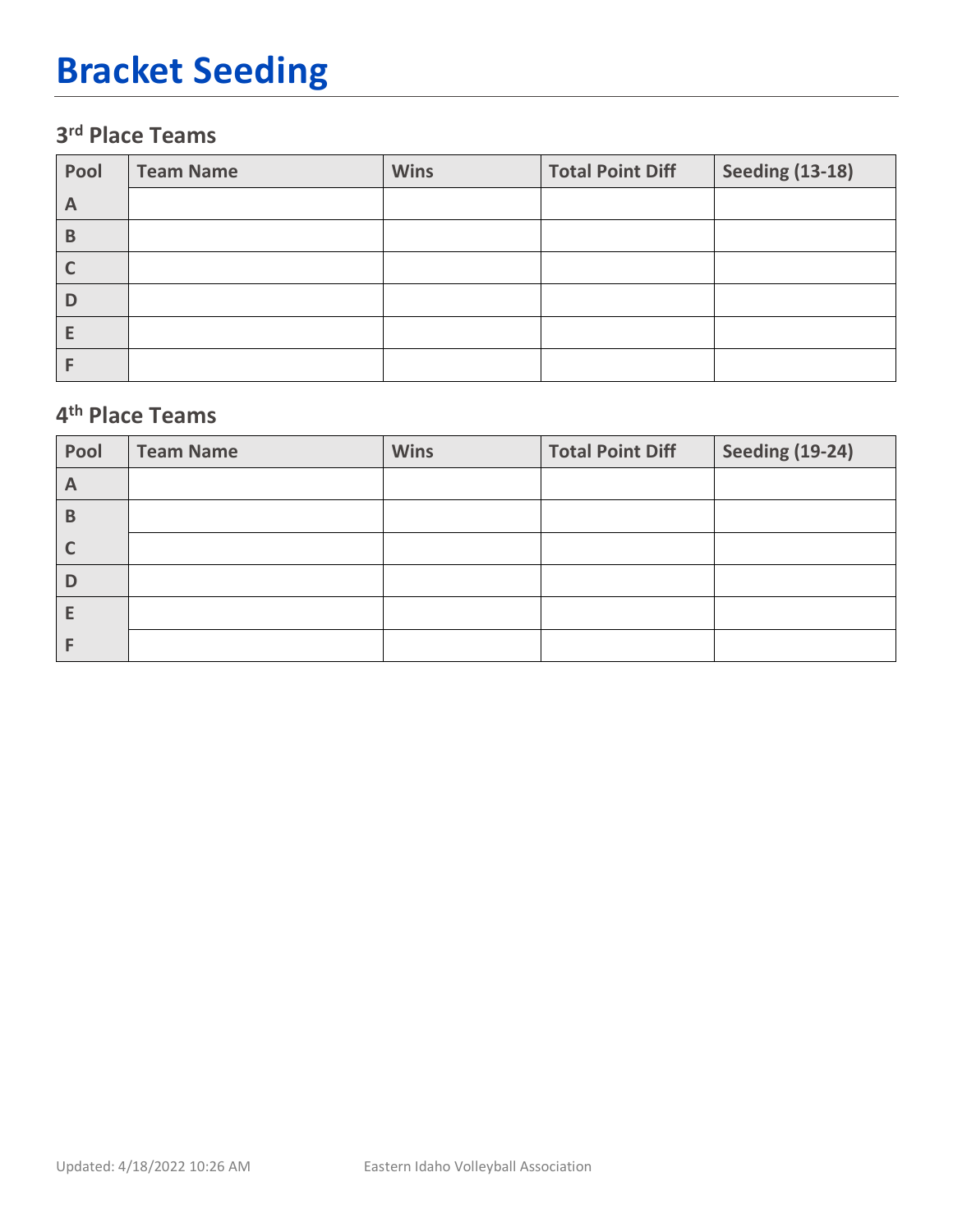### **Gold Bracket Championship**

#### **Bonneville HS Main Gym**

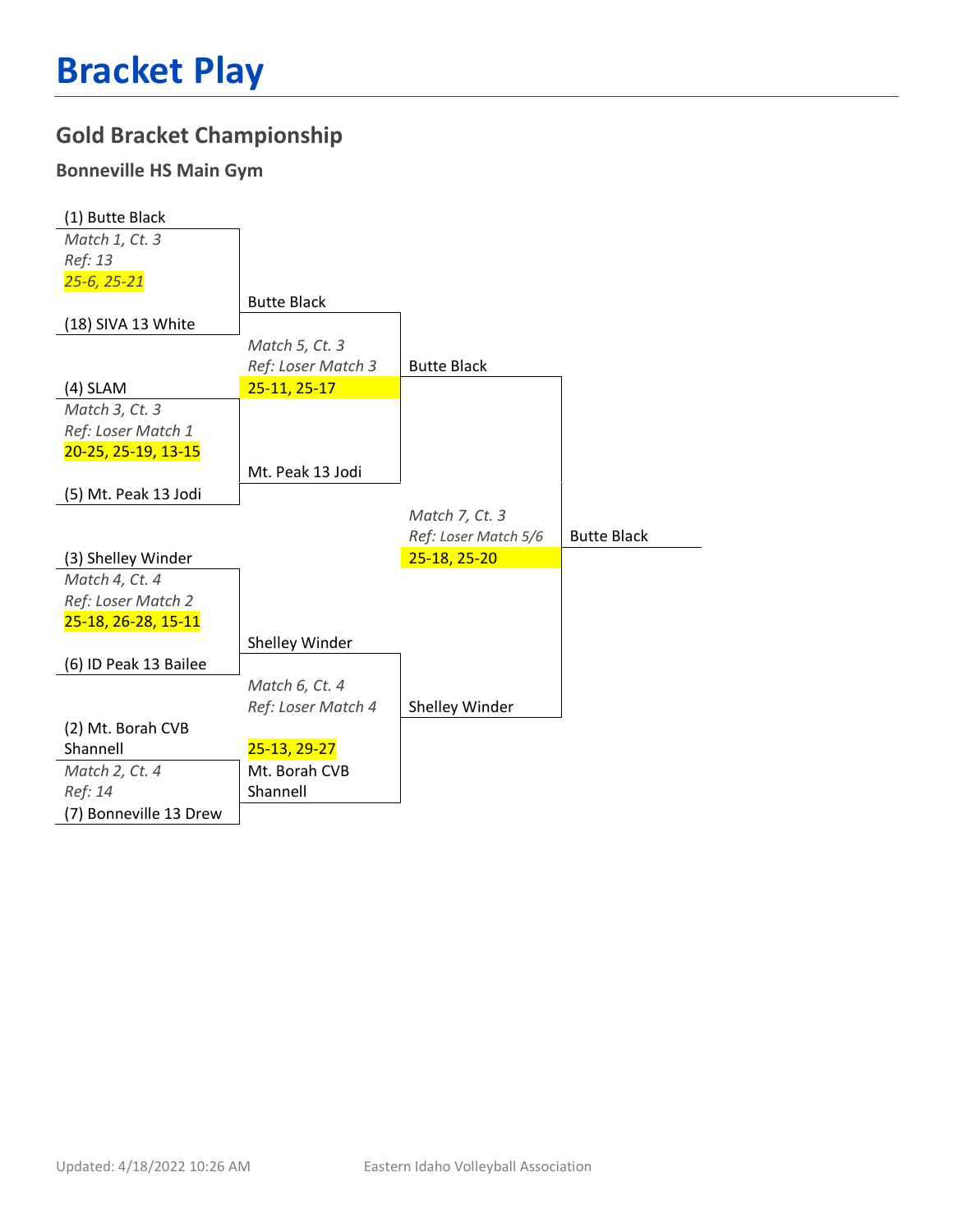### **Silver Bracket Championship**

### **Bonneville HS Aux Gym**

| (9) Firth Fighters                |                    |                      |                  |
|-----------------------------------|--------------------|----------------------|------------------|
| Match 1, Ct. 3                    |                    |                      |                  |
| Ref: 13                           |                    |                      |                  |
| 25-11, 4-25, 15-8                 |                    |                      |                  |
|                                   | Firth Fighters     |                      |                  |
| $(16)$ Declos $7th$ - 2           |                    |                      |                  |
|                                   | Match 5, Ct. 3     |                      |                  |
|                                   | Ref: Loser Match 3 | <b>IMUA Tina</b>     |                  |
| (12) IMUA Tina                    | $25 - 11, 25 - 17$ |                      |                  |
| Match 3, Ct. 3                    |                    |                      |                  |
| Ref: Loser Match 1                |                    |                      |                  |
| 25-19, 25-18                      |                    |                      |                  |
|                                   | <b>IMUA Tina</b>   |                      |                  |
| (13) SIVA 13 Teal                 |                    |                      |                  |
|                                   |                    |                      |                  |
|                                   |                    | Match 7, Ct. 3       |                  |
|                                   |                    | Ref: Loser Match 5/6 | <b>IMUA Tina</b> |
| (11) ID Peak 13 Hill              |                    | 25-18, 25-23         |                  |
| Match 4, Ct. 4                    |                    |                      |                  |
| Ref: Loser Match 2                |                    |                      |                  |
| 21-25, 25-18, 15-8                | ID Peak 13 Hill    |                      |                  |
| (14) IMUA Marci                   |                    |                      |                  |
|                                   | Match 6, Ct. 4     |                      |                  |
|                                   | Ref: Loser Match 4 | EIVC 13 Tana         |                  |
| (10)SRVBC Warner/Lee              | 14-25, 20-25       |                      |                  |
| Match 2, Ct. 4                    |                    |                      |                  |
| Ref: 14                           | EIVC 13 Tana       |                      |                  |
| 22-25, 18-25<br>(15) EIVC 13 Tana |                    |                      |                  |